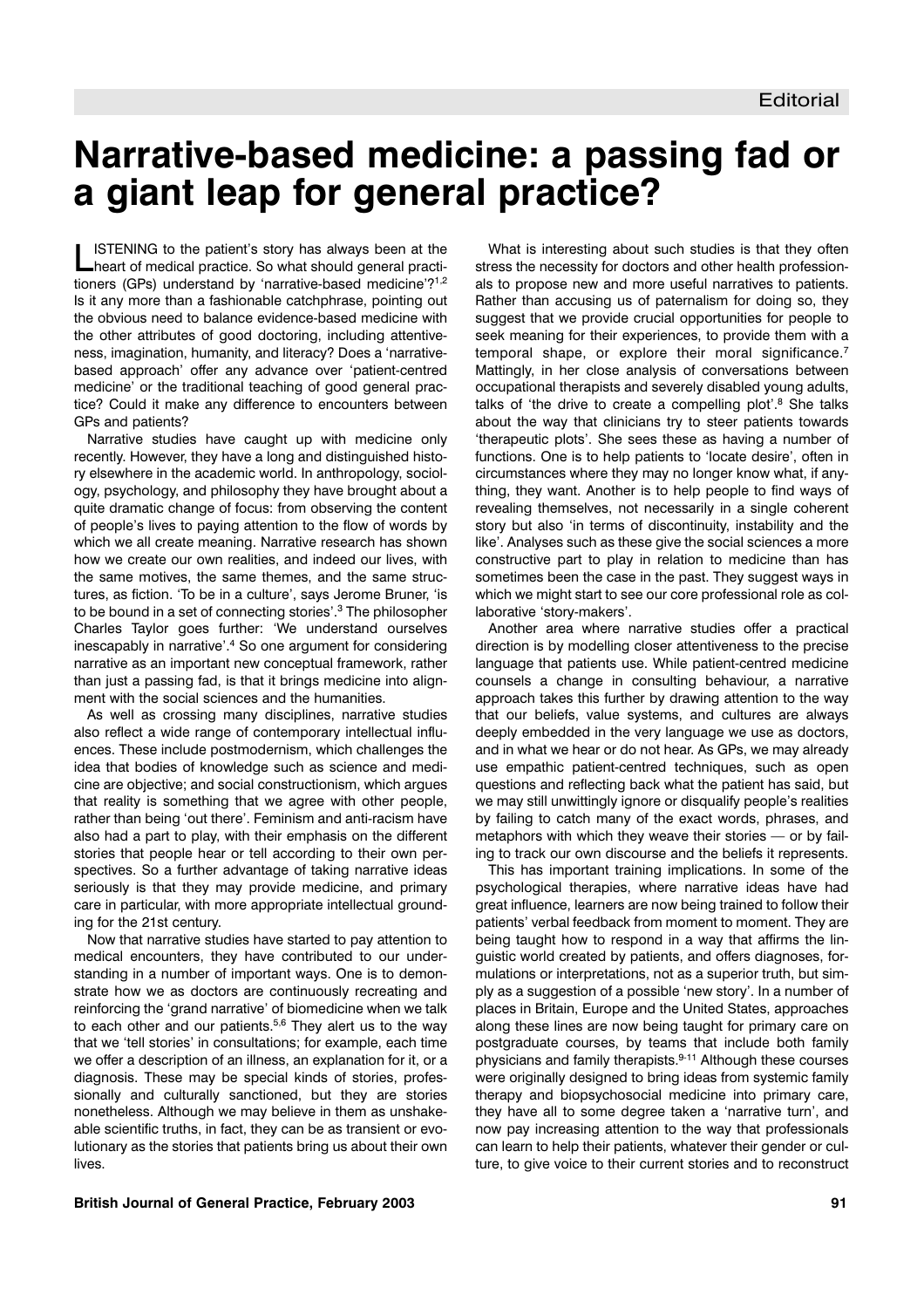ones that they find more useful or meaningful.

Such approaches point to a new way of looking at primary care; as a place where patients bring 'broken stories'12 and invite professionals to help fix them. Within the context of a long-term relationship (or even a shorter one), our task as GPs may be to help people to place their current experiences within a coherent personal or family narrative. Many patients will inevitably wish us to contribute elements of the scientific 'grand narrative' that we have brought from our medical training and professional knowledge, and they may need some practical and technical solution, such as a prescription, injection or hospital referral. However, they are unlikely to want a new narrative that is wholly constructed around a hierarchical doctor–patient relationship or a reductionist scientific understanding, nor will they be willing to accept anything we say or do unless it makes sense as part of a story that they can construct and own themselves.

In many ways, therefore, narrative-based medicine turns the conventional biomedical approach — and even the patient-centred one — on its head. Instead of listening to 'the patient's history' to determine what to do, it judges our actions by whether they contribute to an improvement in the patient's narrative. Philosophically, this is indeed a giant leap.

JOHN LAUNER

# **Are we downhearted?\***

AS 2003 opened, *The Guardian* led with an article stating<br>that one in five of all general practitioners said they were planning to retire from the health service, because of rising disenchantment with their job. To any of the remaining fourfifths, already struggling with the existing work, this was a story guaranteed to spread alarm and an even stronger sense of being abandoned in the trenches. However, even the careful *Guardian* is capable of exaggeration. The survey they were quoting tells a more complex story.

The paper, published in the *BMJ* of 4 January, reported surveys of general practitioner principals in England in 1998 and 2001, assessing their intention of retiring in the next five years and their overall job satisfaction. The overall population intending to retire in the next five years had increased from 14% in 1998 to 22% in 2001, with large increases in the age groups 46 to 50 and 51 to 55. Job satisfaction, measured on a seven-point scale, had decreased from a mean of 4.64 to 3.96. The change in job satisfaction was responsible for most of the increase in intention to retire, with some contribution coming from an increase in the age of the sample.1 The authors are careful to qualify the results: general attitudes towards retirement age have changed dramatically, and stated intentions may not 'translate into action'. They quote research to support the notion that, at least in this field, stated intention is a strong predictor of retirement. This should not surprise: many or most of those planning to retire at age 55 or 60 would most probably have been making financial provision for many years (which would in itself suggest that less should be ascribed to changes in satisfaction *Senior Clinical Lecturer in General Practice and Primary Care, Tavistock Clinic, London.*

#### **References**

- 1. Greenhalgh T, Hurwitz B. *Narrative based medicine: dialogue and discourse in clinical practice.* London: BMJ Books, 1998.
- 2. Launer J. *Narrative-based primary care: a practical guide.* Abingdon: Radcliffe Medical Press, 2002.
- 3. Bruner J. *Acts of meaning.* Cambridge: Harvard University Press, 1990.
- 4. Taylor C. *Sources of the self: the making of the modern identity.* Cambridge: Cambridge University Press, 1989.
- 5. Hunter KM. *Doctors' stories: the narrative structure of medical knowledge.* Oxford: Princeton University Press, 1991.
- 6. Atkinson P. *Medical talk and medical work.* London: Sage, 1995. 7. Bury M. Illness narratives: fact or fiction? *Sociol Health Illn* 2001; **23:** 263-285.
- 8. Mattingly C. *Healing dramas and clinical plots: the narrative structure of experience.* Cambridge: Cambridge University Press, 1998.
- 9. Launer J, Lindsey C. Training for systemic general practice: a new approach from the Tavistock Clinic. *Br J Gen Pract* 1997; **47:** 453- 456.
- 10. Larivaara P, Taanila A, Huttunen I, *et al.* From biomedical teaching to biopsychosocial education: a process of change in a Finnish medical school. *J Interprof Care* 2000; **14:** 375-385.
- McDaniel S, Campbell T. Training for collaborative family healthcare. *Fam Sys Health* 1996; **14:** 147-150.
- Brody H. 'My story is broken: can you help me fix it?' Medical ethics and the joint construction of narrative. *Lit Med* 1994; **13:** 79-92.

#### **Address for correspondence**

Dr J Launer, Tavistock Clinic, Tavistock and Portman NHS Trust, 120 Belsize Lane, London NW3 5BA. E-mail: jlauner@tavi-port.org

over only three years). Finally, the authors acknowledge that some doctors may be leaving NHS general practice to pursue careers elsewhere, and perhaps we should welcome any such trends towards more varied career pathways.

The purpose of the survey was to inform NHS workforce projections, and the authors have to be right to say, with magisterial understatement, that 'If as few as half those reported here actually leave, this would still be cause for concern given the current shortage of general practitioners.' They conclude that the NHS should try to focus on improving job satisfaction in order to improve retention.

Does the Sibbald paper have more significance, emphasising how demoralised the whole profession is? This would be a much less reliable conclusion (which the authors themselves don't state). Compare, for instance, the paper published in the *BJGP* last year, which reported that very few NHS general practitioners had low job satisfaction (measured as low, medium or high), although here too there was a trend towards lower satisfaction with age.2 One of the problems with the substantial literature and discussion around demoralisation of the profession is that it can so easily become self-fulfilling. Simply by indulging in the muchloved national pastime of whingeing we can demoralise ourselves. The modern therapist would prescribe a dose of collective cognitive behavioural therapy, so that when we meet colleagues we focus on all the good things about our lives. Or is that, in turn, simply offensive wishful thinking?

One of the problems here is that the evidence base is so weak. Even in the Sibbald paper, there is the nagging doubt

#### **92 British Journal of General Practice, February 2003**